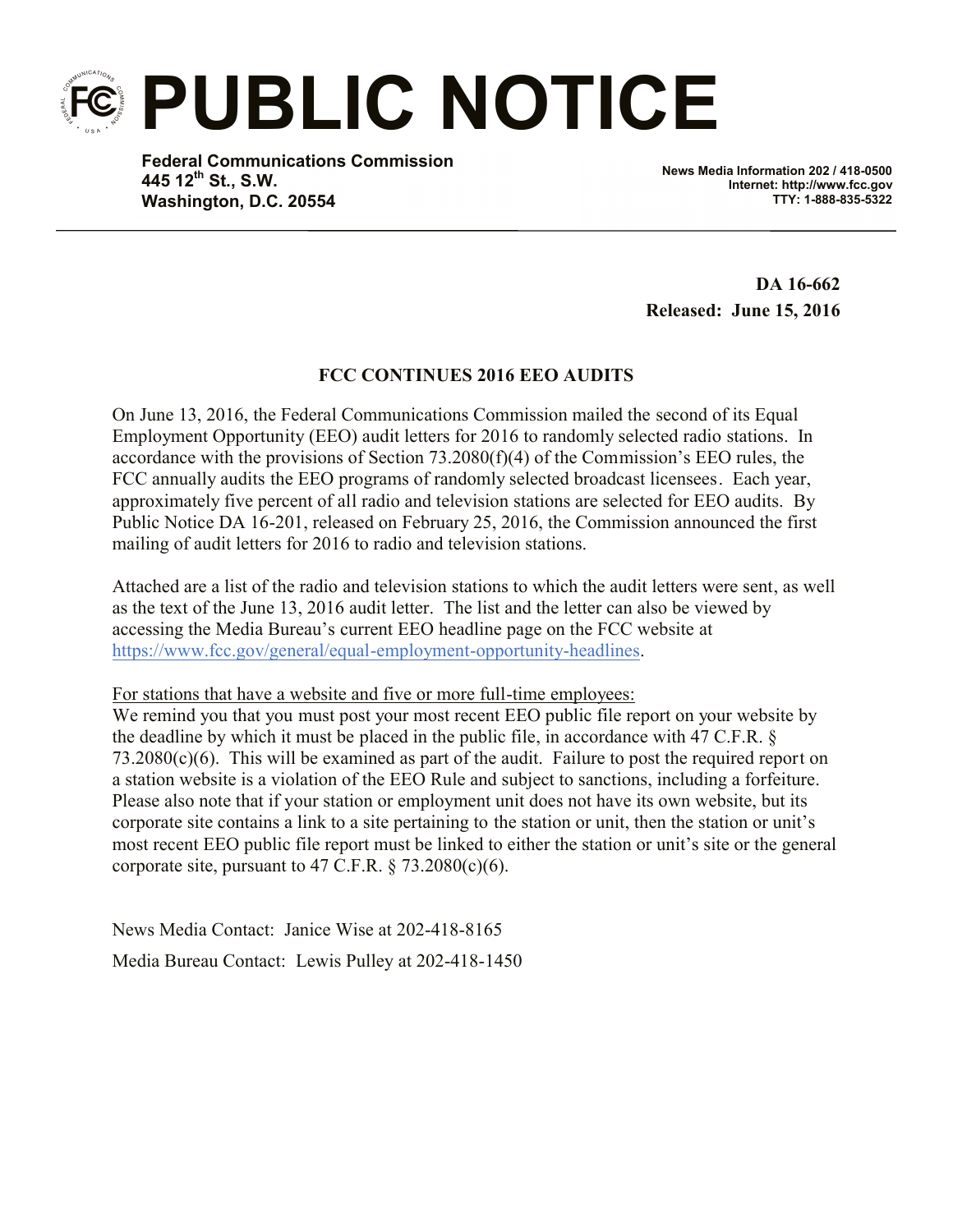

Federal Communications Commission Washington, D.C. 20554

June 13, 2016

Dear Licensee:

1. In accordance with 47 C.F.R. § 73.2080(f)(4) of the Commission's rules, the station employment unit (the "Unit") that includes your above-referenced station (the "Station") has been randomly selected for an audit of its Equal Employment Opportunity ("EEO") program. A copy of Section 73.2080 of the Commission's rules is enclosed for your reference.

2. If the Unit is not required under our rules to have an EEO recruitment program due to the nature of its full-time workforce (having fewer than five full-time employees, defined as employees regularly assigned to work 30 hours a week or more), you must still respond to this audit letter. However, in your response, you are required to provide only a list of the Unit's fulltime employees, identified only by job title (no names should be provided), the number of hours each is regularly assigned to work per week, and a response to Question 3(e) below.Also, in formulating your response, please see Questions 4(a)-(d) below regarding brokers and brokered stations for instructions for situations in which the applicable employment unit has fewer than five full-time employees.

3. **Audit Data Requested.** If the Unit employs five or more full-time employees (and all units, for Question 3(e)), provide the following information, including an explanation regarding any requested information that you are unable to provide:

(a) Copies of the Unit's two most recent EEO public file reports, described in Section 73.2080(c)(6). For any stations in the Unit that have websites, provide each web address. If the Unit's most recent EEO public file report is not included on or linked to on each of these websites, indicate each station involved and provide an explanation of why the report is not so posted or linked, as required by Section  $73.2080(c)(6)$ . In accordance with Section 73.2080(c)(5)(vi), provide the date of each full-time hire listed in each report provided. If the unit does not have its own website, but its corporate site contains a link to a site pertaining to the unit, then the unit's most recent EEO public file report must be linked to either the unit's site or the general corporate site, pursuant to  $47 \text{ C.F.R.}$  §  $2080(c)(6)$ .

(b) For each Unit full-time position filled during the period covered by the above EEO public file reports, or since your acquisition of the Station, if after that period, dated copies of all advertisements, bulletins, letters, faxes, e-mails, or other communications announcing the position, as described in Section  $73.2080(c)(5)(iii)$ . However, to reduce your burden of responding to this audit, if you have sent a job notice to multiple sources, you may send us only one copy of each such notice, along with a list of the sources to which you have sent the notice. In addition, indicate in your response whether you retain copies of all notices sent to all sources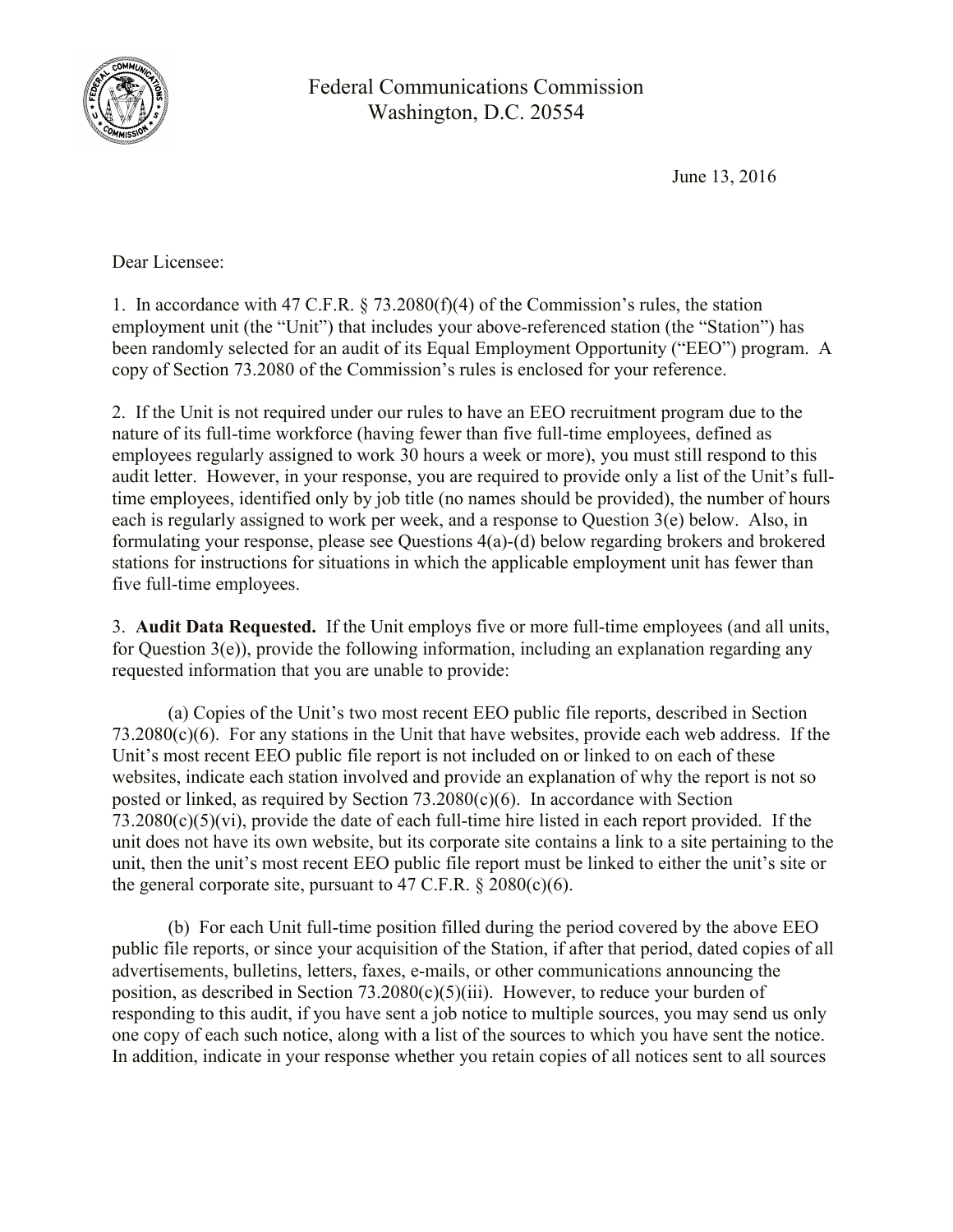used, as required by Section  $73.2080(c)(5)(iii)$ . For on-air ads that aired multiple times, you may send us one log sheet indicating when the ad aired and tell us the other times it aired instead of providing multiple log sheets. Also, tell us whether you have retained all the log sheets for each time the ad aired. We may ask for them for verification, but you need not provide them at this time. Include, however, copies of all job announcements sent to any organization (identified separately from other sources) that has notified the Unit that it wants to be notified of Unit job openings, as described in Section 73.2080(c)(1)(ii).

(c) In accordance with Section  $73.2080(c)(5)(v)$ , the total number of interviewees for each vacancy and the referral source for each interviewee for all full-time Unit vacancies filled during the period covered by the above-noted EEO public file reports.

(d) Documentation of Unit recruitment initiatives described in Section 73.2080(c)(2) during the periods covered by the above-noted EEO public file reports, such as participation at job fairs, mentoring programs, and training for staff. Specify the Unit personnel involved in each such recruitment initiative. Also, provide the total number of full-time employees of the Unit and state whether the population of the market in which any station included in the Unit operates is 250,000 or more. Based upon these two factors, determine and state whether the Unit is required to perform two or four initiatives within a two-year period, pursuant to Sections  $73.2080(c)(2)$  and (e)(3). If you have performed more than four initiatives, you may provide documentation for only four and summarize the rest instead of providing documentation for all of them. If we believe any of the initiatives you have documented are inadequate, we may ask for more information, but documentation for four is all we need at this time.

(e) Disclose any pending or resolved complaints involving the Station filed during the Station's current license term before any body having competent jurisdiction under federal, state, territorial or local law, alleging unlawful discrimination in the employment practices of the Unit on the basis of race, color, religion, national origin, or sex. For each such complaint, provide: (1) a brief description of the allegations and issues involved; (2) the names of the complainant and other persons involved; (3) the date the complaint was filed; (4) the court or agency before which it is pending or by which it was resolved; (5) the file or case number; and (6) the disposition and date thereof or current status. Note that all complaints must be reported, regardless of their status or disposition.

(f) In accordance with Section 73.2080(b), from the first day of the Station's current license term (or the date the licensee became the owner, if after that date) until the date of this letter, describe the responsibilities of each level of Unit management responsible for implementing Unit EEO policies and describe how the Unit has informed employees and job applicants of its EEO policies and program.

(g) In accordance with Section 73.2080(c)(3), from the first day of the Station's current license term (or the date the licensee became the owner, if after that date) until the date of this letter, describe the Unit's efforts to analyze its EEO recruitment program to ensure that it is effective and to address any problems found as a result of such analysis.

(h) In accordance with Section  $73.2080(c)(4)$ , from the first day of the Station's current license term (or the date the licensee became the owner, if after that date) until the date of this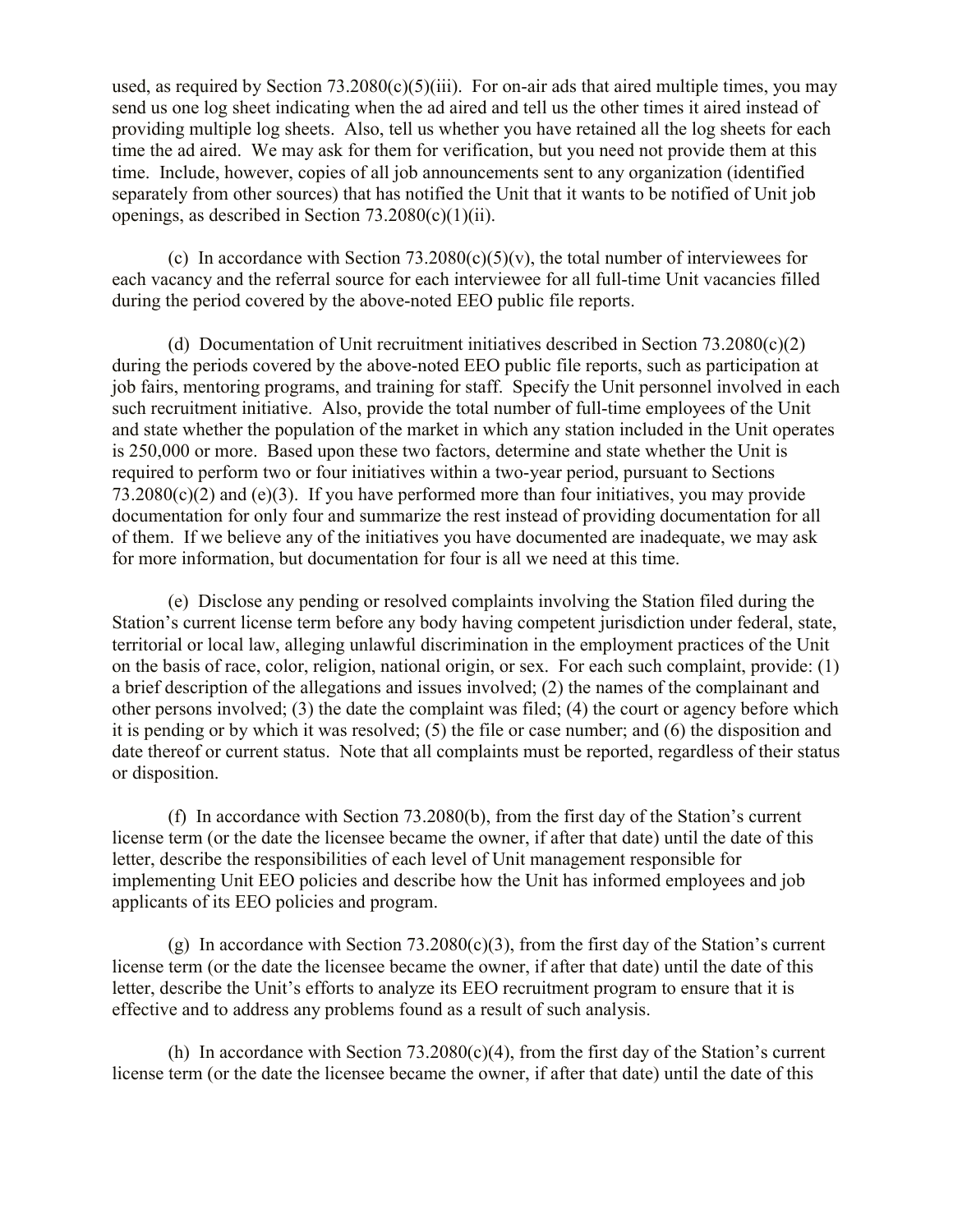letter, describe the Unit's efforts to analyze periodically its measures taken to examine pay, benefits, seniority practices, promotions, and selection techniques and tests to ensure that they provide equal opportunity and do not have a discriminatory effect. If the Unit has one or more union agreements, describe how the Unit cooperates with each union to ensure EEO policies are followed for the Unit's union-member employees and job applicants.

(i) If your entity is a religious broadcaster and any of its full-time employees are subject to a religious qualification as described in Section 73.2080(a) of the rules, so indicate in your response to this letter and provide data as applicable to the Unit's EEO program**.** For example, for full-time hires subject to a religious qualification, only a record of the hire listed by job title and date filled, the recruitment sources used for the opening, and the source of the hiree must be provided. No other records are required for those hires. If five or more full-time positions are not subject to a religious qualification, the licensee must maintain and provide all records for such hires and complete the initiatives required under Section 73.2080(c)(2). Otherwise, a religious broadcaster is not required to perform these initiatives.

(j) Among items we do not need in your response to this letter are copies of applicants' resumes, your company training manuals, posters, employee handbooks, or corporate guidebooks. If you believe any of the information in various corporate manuals or posters are relevant to any part of this audit letter, you may summarize what is in them. If you believe this letter requires you to provide an unusually burdensome volume of documentation, you may contact us prior to the response deadline to discuss possible ways of condensing your response.

## 4. **Time Brokerage.**

(a) **Licensee of brokered station(s).** If the Unit employs fewer than five full-time employees and any station included in it is subject to a time brokerage agreement, in addition to responding to this letter and providing us a list of the Unit's full-time employees listed by job title (and the number of hours each employee is assigned to work) and a response to Question 3(e) above, you must immediately forward a copy of this letter to the broker under each such agreement, which must respond to Question 4(b) below. If the Unit employs five or more fulltime employees, the licensee must respond fully to paragraph 3 above, and also forward the letter to the broker so the broker may respond to Question 4(b) below.

(b) **Broker receiving audit letter from brokered station licensee.** If you are the broker of a station, and the station you are brokering receives an audit letter, the licensee of the brokered station must forward the audit letter to you. You should respond to the audit letter concerning EEO information relating only to your own full-time employees at the brokered station. *See* Section 73.2080(f)(3).

(c) **Broker receiving audit letter directly from Commission.** If you are a broker, but the target station in this audit letter is a station licensed to you, you must submit information requested herein for the EEO program at your station (or employment unit). If you maintain EEO data for a station you are brokering with that for your own station that is the target of this audit letter, and lack the ability to separate the information, you must include in your response the information requested herein pertaining to **your** full-time employees at the station(s) you broker. *See* Section 73.2080(f)(3).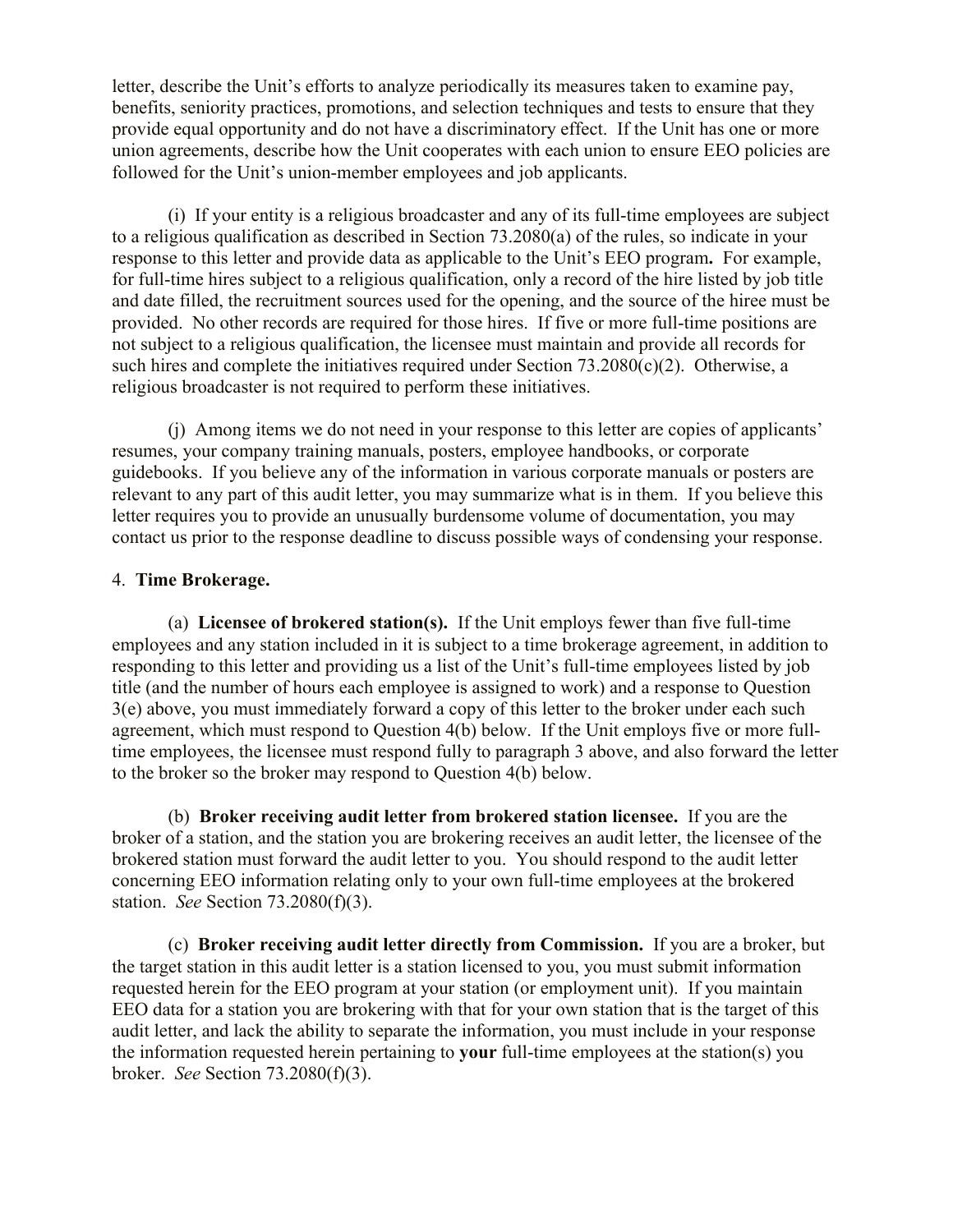(d) **Broker described under 4(b) or 4(c) above.** If your full-time employees at the station you are brokering, combined with your full-time employees at your owned station(s), total fewer than five, however, you need only respond to this letter by the deadline described below by submitting a list of your Unit's full-time employees (listed by job title and number of hours regularly assigned to work per week) and the same type of list for the full-time employees you employ at the brokered station(s), and a response to Question 3(e) above.

5. **Procedures.** Direct your response to EEO Staff, Policy Division, Media Bureau, Federal Communications Commission, 445 12<sup>th</sup> Street, S.W., Washington, DC 20554. The response must be received by the Commission by July 28, 2016**.** You need only submit your original response; no copies are needed. You should direct your response to the above address, *not* the office of the FCC Secretary. The Secretary does not process responses to EEO audit letters. If you file your response in person and wish to have the filing date-stamped, personnel at the security desk in the  $12<sup>th</sup>$  Street lobby of the FCC headquarters building can date-stamp the filing. The accuracy and completeness of the response must be certified by an officer, partner or other principal of the Station licensee or broker (as appropriate) or, in the case of a noncommercial educational station, by an officer, member or other principal of the licensee. (*See* Section 1.16.) The response may be in the form of a CD or other electronic medium, as long as the certification provided refers to the material submitted and is on paper with an original signature. To knowingly and willfully make any false statement or conceal any material fact in response to this audit is punishable by fine or imprisonment (*see* 18 U.S.C. § 1001; *see also* 47 C.F.R. § 1.17), revocation of any station license or construction permit (47 U.S.C. § 312(a)(1)), and/or forfeiture (47 U.S.C. § 503). Extensions of time must be requested in writing (or sent by e-mail to lewis.pulley@fcc.gov) and will be granted only upon a showing of extraordinary circumstances. Unless and until the EEO Staff grants such a request the original deadline remains in effect. Failure to respond to this audit letter by the deadline is punishable by sanctions in accordance with Section  $73.2080(g)$ .

6. In accordance with Sections  $73.3526(e)(10)$  (for commercial stations) and  $73.3527(e)(11)$ (for noncommercial educational stations), copies of which are enclosed, you must place a copy of this letter and your response in the public inspection file of each affected station. Consequently, your response should not include personal information about individuals, such as social security numbers, home addresses, or other personally identifiable information. We do not require that employment units retain such information in their records, or that such information be provided in response to this letter.

7. If our EEO random audits sent any time in 2014, 2015, or 2016 included the Station, you may not have to respond to this letter. If the Station falls within one of these categories, before responding, please tell us the dates of public file reports included in the Station's recent audit response, in an e-mail sent to lewis.pulley@fcc.gov. We will then advise you if a response is necessary. Should you have any questions, please contact the EEO Staff at (202) 418-1450. Thank you for your cooperation.

Sincerely,

Lewis C. Pulley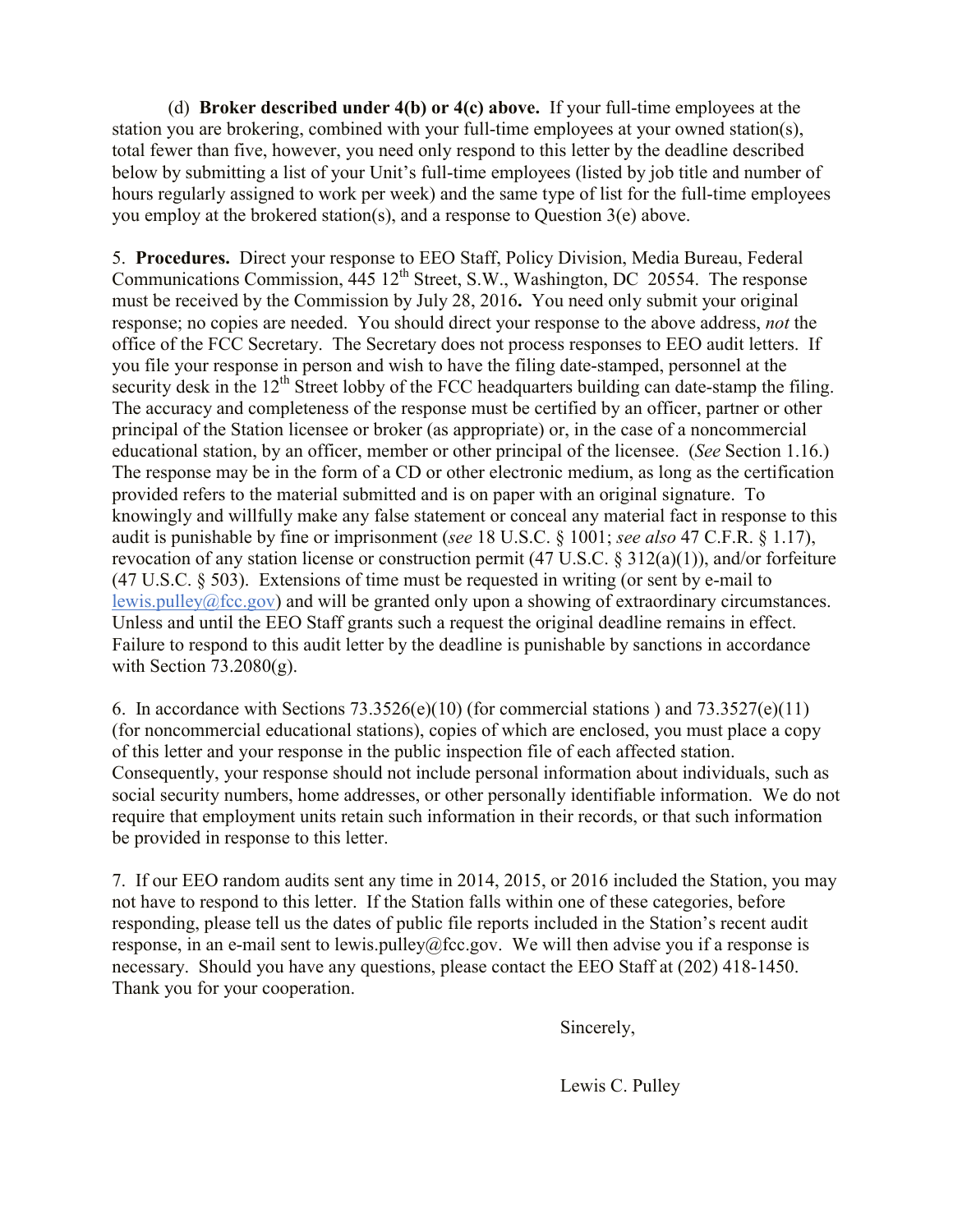Assistant Chief, Policy Division Enclosures Media Bureau